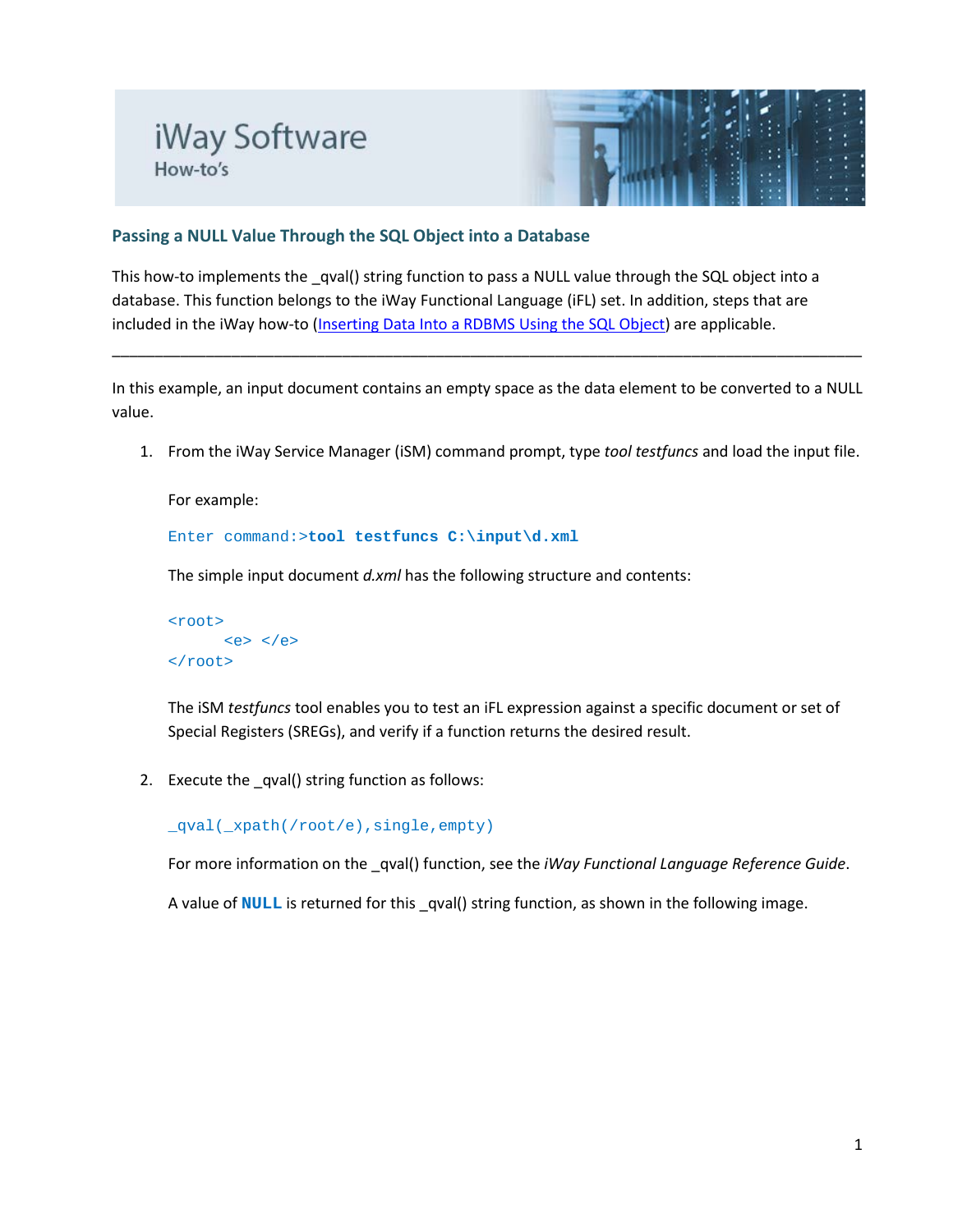```
funcs->_qval(_xpath(/root/e),single,empty)
Expression needs a document for execution
JULL
( qval result='NULL' offsets='0,34'>
  < xpath result=' ' offsets='6,20'>
     <literal offsets='13,19'>/root/e</literal>
  </ xpath>
  <literal offsets='22,27'>single</literal>
  <literal offsets='29,33'>empty</literal>
</ qval>
funcs->
ended
ool testfuncs complete
```
3. Insert **NULL** as the value.

The SQL object uses the following **INSERT** statement:

```
INSERT INTO "dbo"."Countries" ("France", "Germany", "Belgium", "Russia") 
VALUES ('Paris', NULL, NULL, ?Russia)
```
Note that the literal values **Paris**, **NULL**, and **?Russia** are specified.

The value **?Russia** is based on an SREG defined in the User Properties section of the SQL Object dialog in iWay Integration Tools (iIT), as shown in the following image.

| <b>SQL Object</b>      |                |                |                                              |  |  |  |  |  |  |  |
|------------------------|----------------|----------------|----------------------------------------------|--|--|--|--|--|--|--|
| General<br>Connection  | Name<br>Russia | Type<br>string | Value<br>_qval(_xpath(/root/e),single,empty) |  |  |  |  |  |  |  |
| <b>SQL Statement</b>   |                |                |                                              |  |  |  |  |  |  |  |
| Properties             |                |                |                                              |  |  |  |  |  |  |  |
| <b>User Properties</b> |                |                |                                              |  |  |  |  |  |  |  |

For more information on configuring the SQL object, see Inserting Data Into a RDBMS Using the SQL [Object.](http://iwayinfocenter.informationbuilders.com/how_to/iWay_How_To_Inserting_Data_Into_RDBMS_Using_SQL_Object.pdf)

When this configured SQL object is added to process and executed, the database table is updated, as shown in the following image.